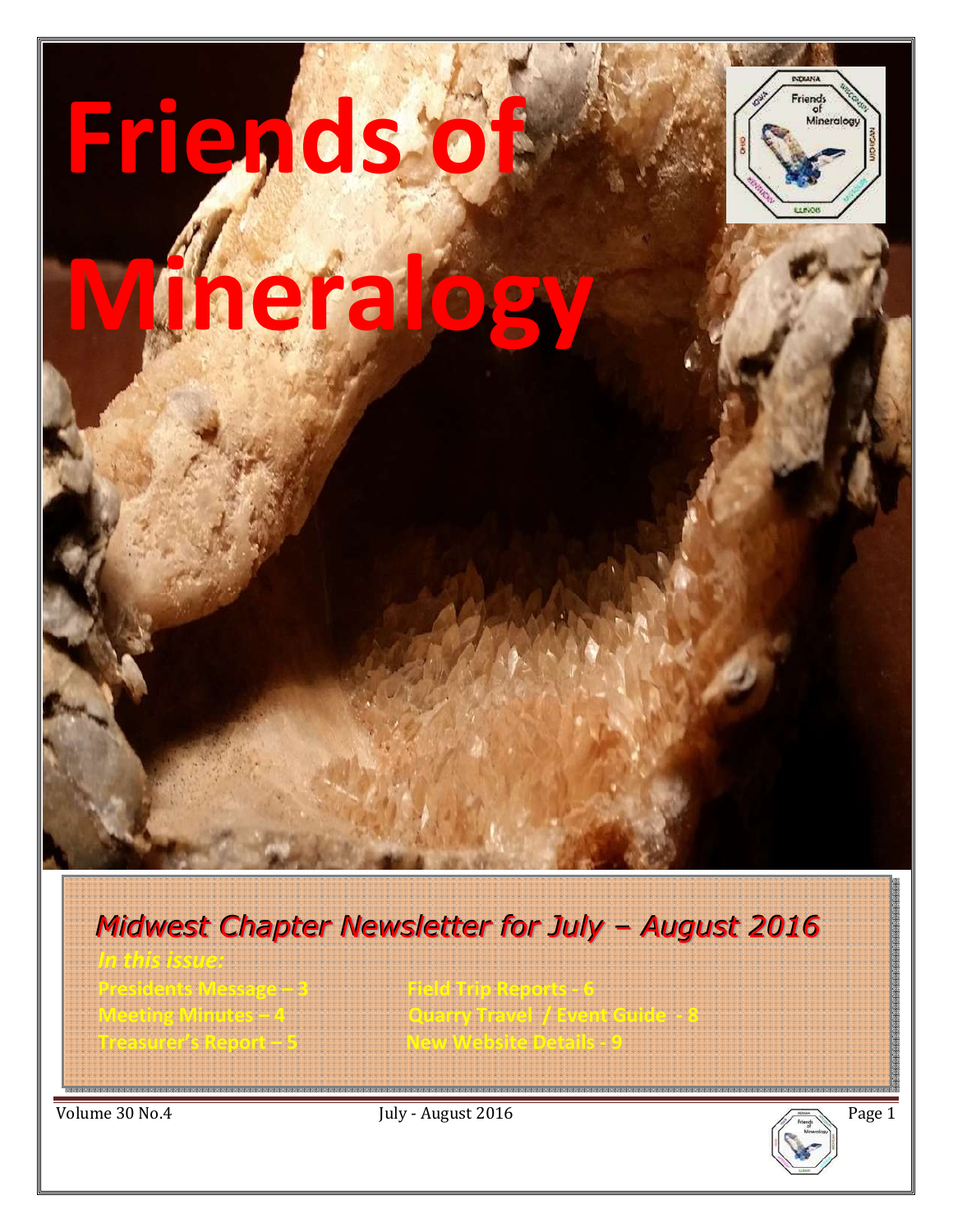Newsletter published bimonthly in January, March, May, July, September and November. Please submit all information for publication in the newsletter by the 15<sup>th</sup> of the previous month.

*Chapter Website:*  www.fommidwest.org *National Website:*  www.friendsofmineralogy.org

*On the Cover – Calcified Welk Shell Ruck's Pit, Fort Drum, Florida 12.0" x 12.0" Tom Bolka photo* 

## **2016 Officers**

**President - Clyde Spencer**, 1858 Robin Hood Dr., Fairborn, Ohio 45324 (937)878-9988 president@fommidwest.org

**Vice President Programs –Randy Marsh**, 6152 Old Stone Ct., Hamilton, Ohio 45011 (513)515-7890 vpprograms@fommidwest.org

**Vice President Field Trips - Reggie Rose**, 4287 Parkmead Dr. Grove City, Ohio 43123 (614)875-2675 vpfieldtrips@fommidwest.org

**Secretary – Frank Konieczki**, 50355 W. Huron River Dr. Belleville, Michigan 48111 734-699-3321 secretary@fommidwest.org

**Treasure**r - **Jeff Spencer**, 4948 Beachwood Road, Cincinnati, Ohio 45244 (513)248-0533 treasurer@fommidwest.org

**Liaison Officer** – **Nelson Shaffer, Ph. D**., Indiana Geological Survey 611 N. Walnut Grove Ave., Bloomington, IN 47405 Phone: 812-855-2687 liasonofficer@fommidwest.org

**Fund Raising (Committee Chair) -** Vacant

**Newsletter (Committee Chair) Tom Bolka**, 2275 Capestrano Dr. Xenia, Ohio 45385 (937)760-6864 newsletter@fommidwest.org

## Affiliations:

 THE MINERALOGICAL RECORD THE MINERALOGICAL SOCIETY OF AMERICA AMERICAN GEOLOGICAL INSTITUTE ROCKS & MINERALS MAGAZINE

Our purpose is to organize and promote interest in and knowledge of mineralogy; to advance mineralogical education; to protect and preserve mineral specimens and promote conservation of mineral localities; to further cooperation between amateur and professional and encourage collection of minerals for educational value; and to support publications about mineralogy and about the programs of kindred organizations.

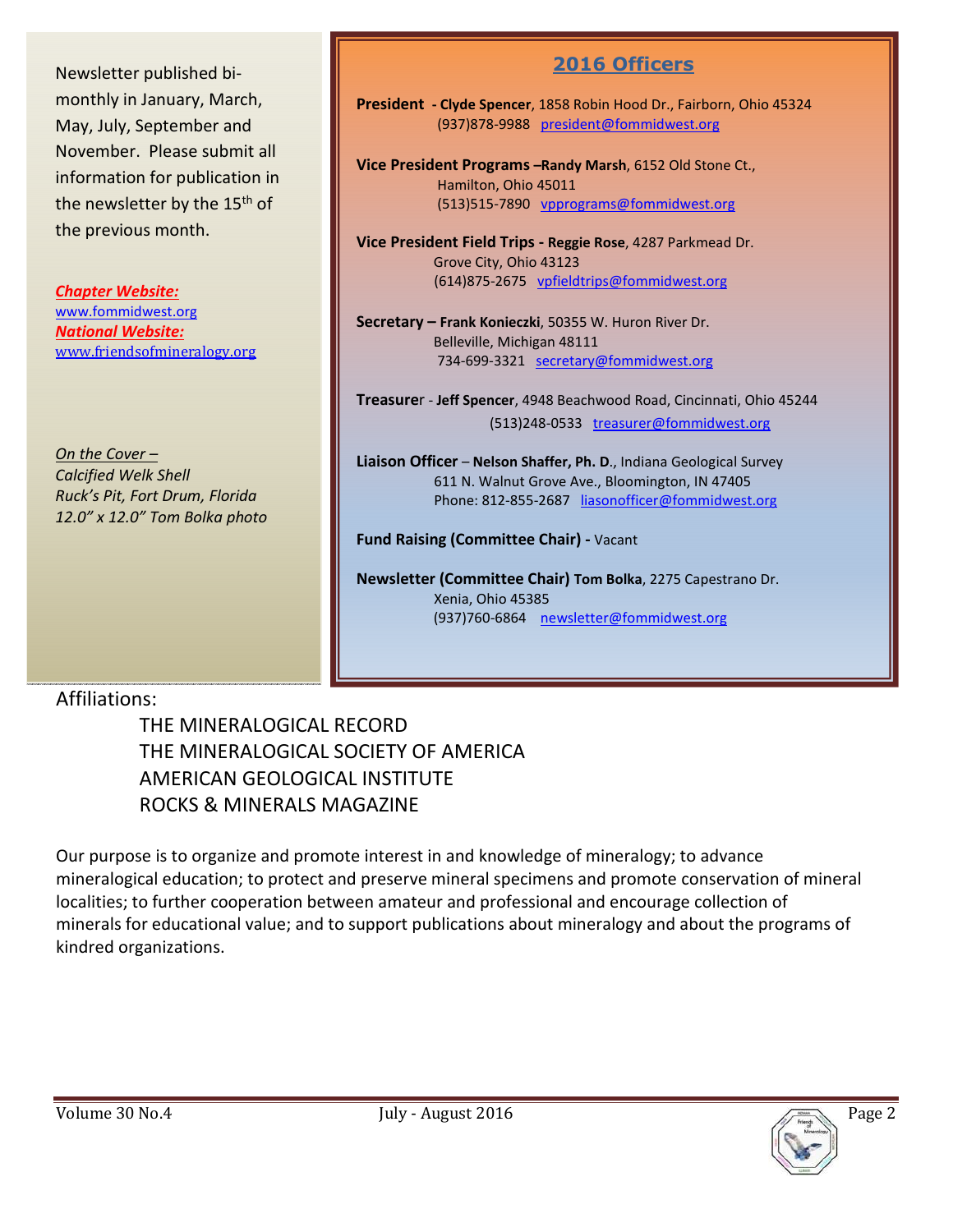## President's Message

I want to thank Terri Huizing of the Cincinnati Mineralogical Society for once again providing our chapter with a room at the annual GeoFair for us to have a meeting. Incidentally, we tried something new this time. Randy Marsh provided a telephone link to Frank Konieczki so that Frank could record minutes remotely. There were some issues with him being able to hear clearly, especially those in the back of the room. If



we do this again, I'll try to be more diligent about repeating questions and people's names.

I also want to thank Randy and Heather Marsh for once again organizing and staffing a swap table at Geofair on Saturday. FM made about half of what we did last year (Please see the treasurer's report.). However, it was still a substantial amount of money and our treasury is looking better than it probably ever has. Incidentally, the position of chairperson of the fund raising committee is still vacant, and I think that we could use a volunteer to relieve Randy and Heather of doing all the heavy lifting and let them actually see the show.

You may have noticed that the email addresses for all of the officers and committee chairs on the newsletter masthead has changed. This is a result of having our new website operational. Also, the website URL has changed. The new URL is: http://www.fommidwest.org. Please see the more detailed notice from Jeff Spencer. Thank you, Jeff, for making this happen!

By now, all of you should have received a copy of the current membership roster. If you did not see it, go back and check your email in-basket and junk-basket. We will endeavor to provide an updated list annually. Please see the minutes of the last meeting held at GeoFair below.

As you may recollect, I have asked for volunteers for speakers at the FM symposium on Saturday, in February, during the annual Tucson Gem and Mineral Show (TGMS). If you are willing and able to speak for 20 minutes on some aspect of Midwest Minerals, the TGMS theme in 2017, please let me know and I will pass your name and contact information on to the program chairman, Julian Gray. TGMS wants a list of speakers and topics no later than September. So, don't drag your feet about volunteering! Do it now!

Also, I'd like to remind all of you who will be going to Tucson in February that Randy Marsh and I will be coordinating a display case of Midwest minerals. If you have something that you would like to have displayed, please contact Randy or me. Again, don't wait until the last minute!

I have a little bad news. The woman who promised to get us into the Harding Street Quarry in Indianapolis wrote back to me that she was deferring all decisions to the quarry superintendent. Unfortunately, he has not responded to my email. I don't know where that leaves us.

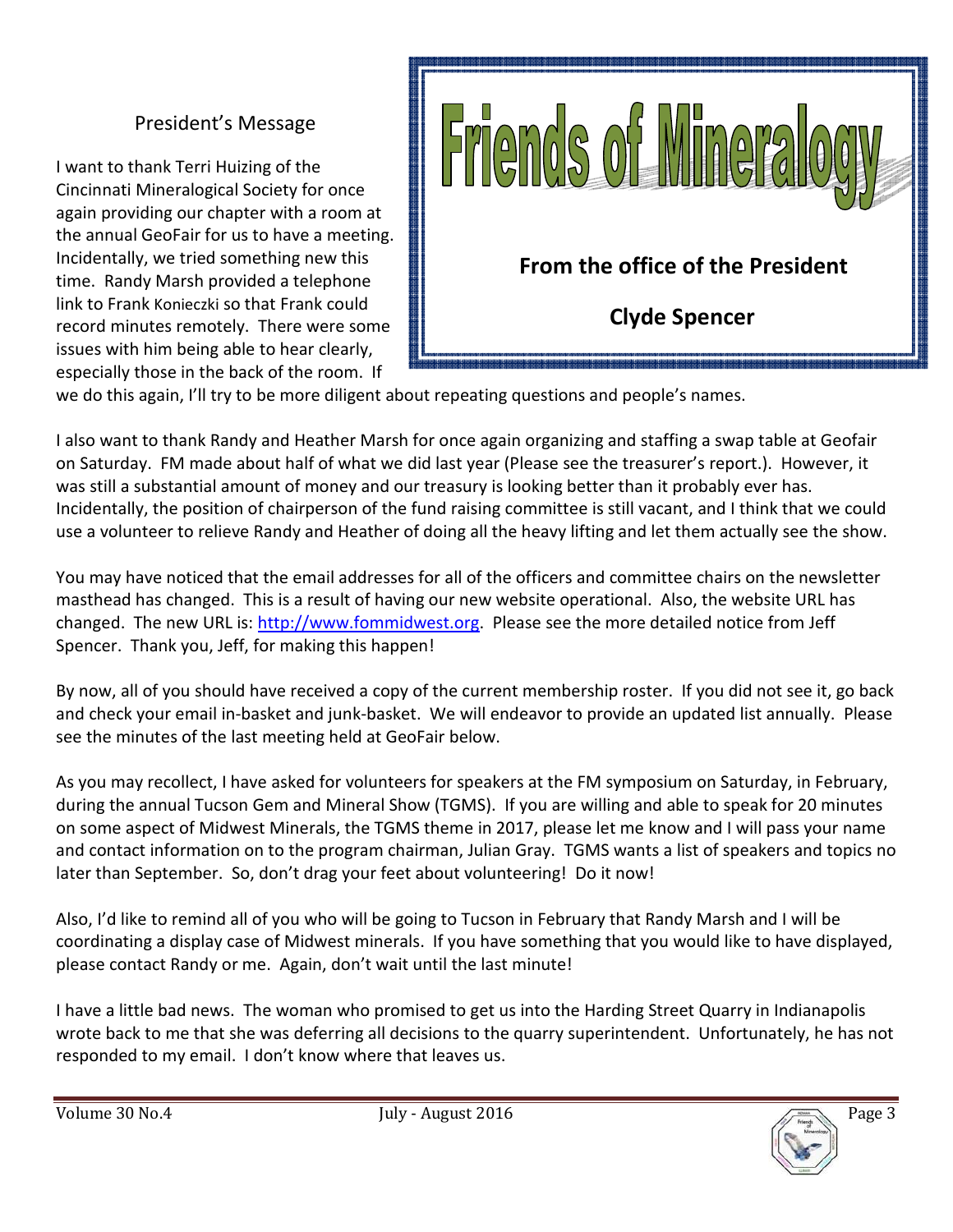

# *Meeting Minutes (4/30/2016)*

Friends of Mineralogy, Inc. Midwest Chapter Meeting Minutes- April 30, 2016 Sharonville Convention Center Sharonville, Ohio

President Clyde Spencer asked for a show of hands of Midwest Chapter members and declared a quorum was present.

Called to order by President Clyde Spencer at 4:35 PM. The following officers were present: Clyde Spencer, President; Randy Marsh, Vice President Programs; Jeff Spencer, Treasurer. Twenty members and guests were present. Secretary Konieczki took minutes of the meeting via audio conference.

No formal agenda was presented for review/discussion.

#### Old Business:

President Spencer asked if any corrections to the March 12, 2016 meeting minutes were necessary. No changes were proposed or adopted.

#### New Business:

Treasurer's Report: Treasurer Jeff Spencer reported that the club treasury summary is the same as published in the most recent newsletter. FoM Midwest had an ending balance of \$4,092.81 for 2015, including \$860 in 2016 dues received from 43 members. Forty - four members have paid \$880 for 2016 dues since January 1, 2016, bringing the current member total to 87. This year's projected membership is approximately 110, and if realized, this would yield \$460 in additional dues income. The budgeted expenses thus far this year include the following: insurance- \$625.00; National dues- \$440.00; symposium expenses- \$500.00, these expenses total \$1,565.00. Website registration and hosting expenses for two years was \$166.42. Currently, the projected balance after expenses is \$3,681.00 + \$450.00 year to year. Thus far today, \$373 has been realized from sales at the GeoFair. One new member signed up and paid their \$20 dues.

The new website has been completed. The web address is http://www.fommidwest.org/ , and we have received archive files that will be downloaded to the website as 21 pdf files. Ultimately, we will have a wealth of information available that stretches back to the Chapter's inception.

Vice President Programs Randy Marsh provided information regarding field trips. The following trips are planned for 2016: Auglaize- May 21; South Rockwood- July 9; Clay Center- August 27; Genoa- October 16. Randy indicated that he is planning a trip to Herkimer, NY in mid to late July. He had originally planned to couple the field trip with a visit to the Carnegie Museum; however, logistical problems prevented the latter from being scheduled. The status of field trips to Williamsport and Harding Street is presently unclear. The site contact for the Williamsport Quarry has now taken on a job with the same company in Kentucky. Clyde is trying to get us into the Harding Street Quarry in Indianapolis. Tom Bolka has been working on getting us into Danville, Kentucky to collect fluorite. Randy Marsh has been working on a

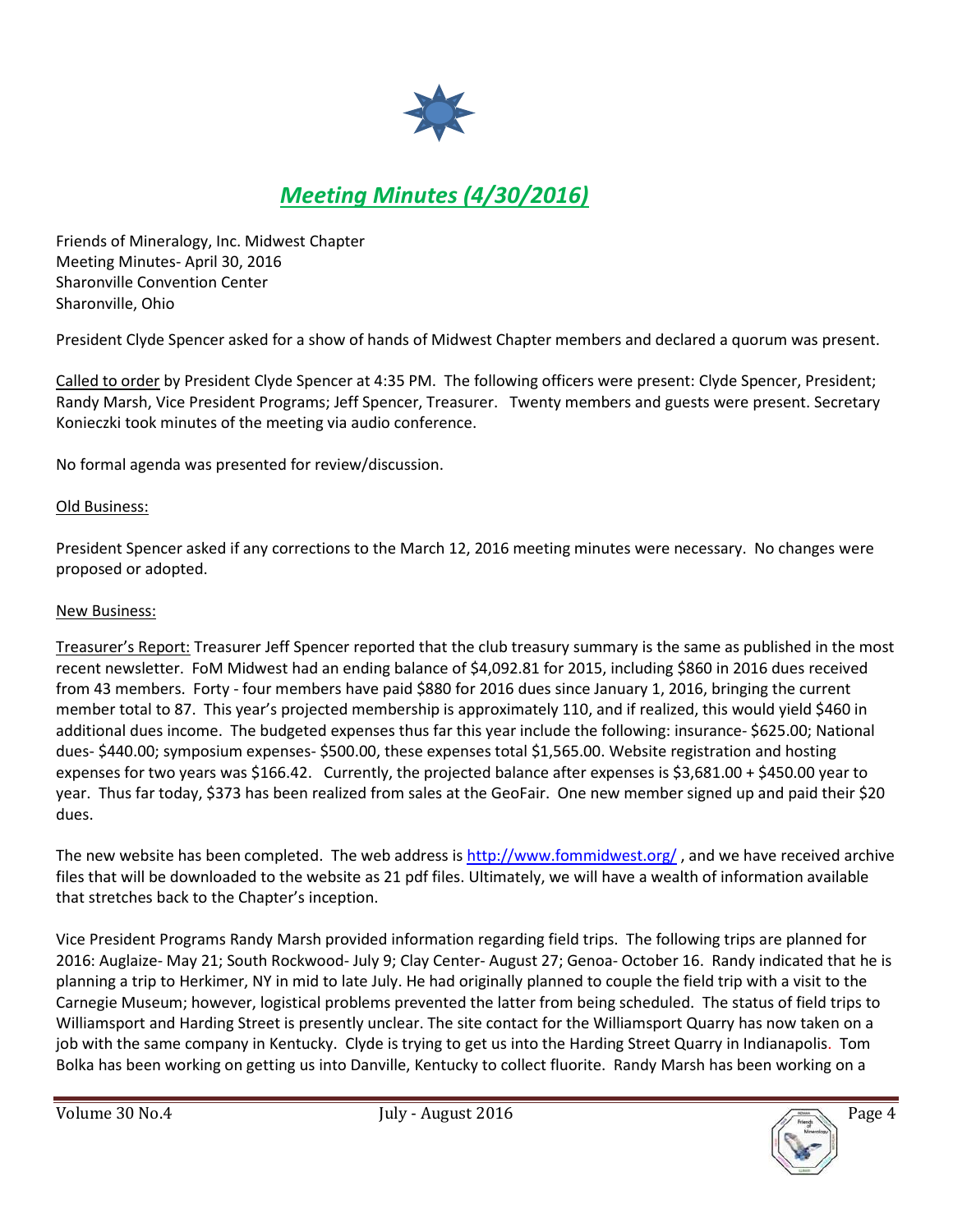Missouri trip to collect at the old Valles Mines property because a trip there two years ago was successful. The main drawback is that the collecting area is very small, so if the trip is arranged, attendance must be limited.

President Clyde Spencer stated he is now filling multiple roles, owing to the resignation of FoM National President Alex Schauss. The National Bylaws provide that the National Vice President fills the vacancy, so Clyde is now the President of FoM National, acting as Vice President of FoM National until the position is filled, while remaining President of FoM Midwest.

President Spencer indicated that an appeal for the 2017 Tuscon Show, themed *Midwest Minerals*, has been made, and he also indicated that we hope to have an "embarrassment of riches" to display. Any gaps in the showcase collection will likely be very specific, and request for these items will be made when identified. Mississippi Chapter President Larry Nuelle provided a tip for anyone who is transporting minerals to the Tucson Show where the nights can be quite chilly. Many minerals are thermosensitive, so it's prudent to store those minerals in your motel room, rather than leaving them in your car when the temperature dips.

There was extensive, spirited discussion about the bylaw requirement that states our members have the right to a list of members, and how to best balance this requirement with privacy concerns. Two problems associated with the dissemination of this information were identified, namely, the misuse of this information by a Chapter member and stolen information. A suggestion was made to provide club members' names, phone numbers, and city/state of residence, which should limit the potential for misuse. Subsequently, a motion was made to provide our members' names, phone numbers, and city/state of residence to all other members, and the motion passed by vote (JSpencer/Marsh/P).

Meeting adjourned: 5:20 PM (RMarsh/Guest/P)

Respectfully submitted by Frank Konieczki, Secretary

# *Treasurers Report*

As of the last report, our treasury balance stood at \$3,779.89. The swap table at the Cincinnati Geo-Fair raised an additional \$373.00 and a new member signed up due to the fact that the swap table gave us a presence at the show. That brings our current balance to \$4,172.89. All of our recurring annual expenses have been paid. Our roster currently stands at 111 members.

I will echo Randy's sentiment that we really need a member to step into the vacant role of Fund-Raising Chairperson. As chairperson, you don't have to do all of the work yourself! You just need to organize and coordinate the effort of other volunteers! This effort has had a significant impact on our treasury over the last two years, and it is just being done for one day at one show!

Jeff Spencer - Treasurer

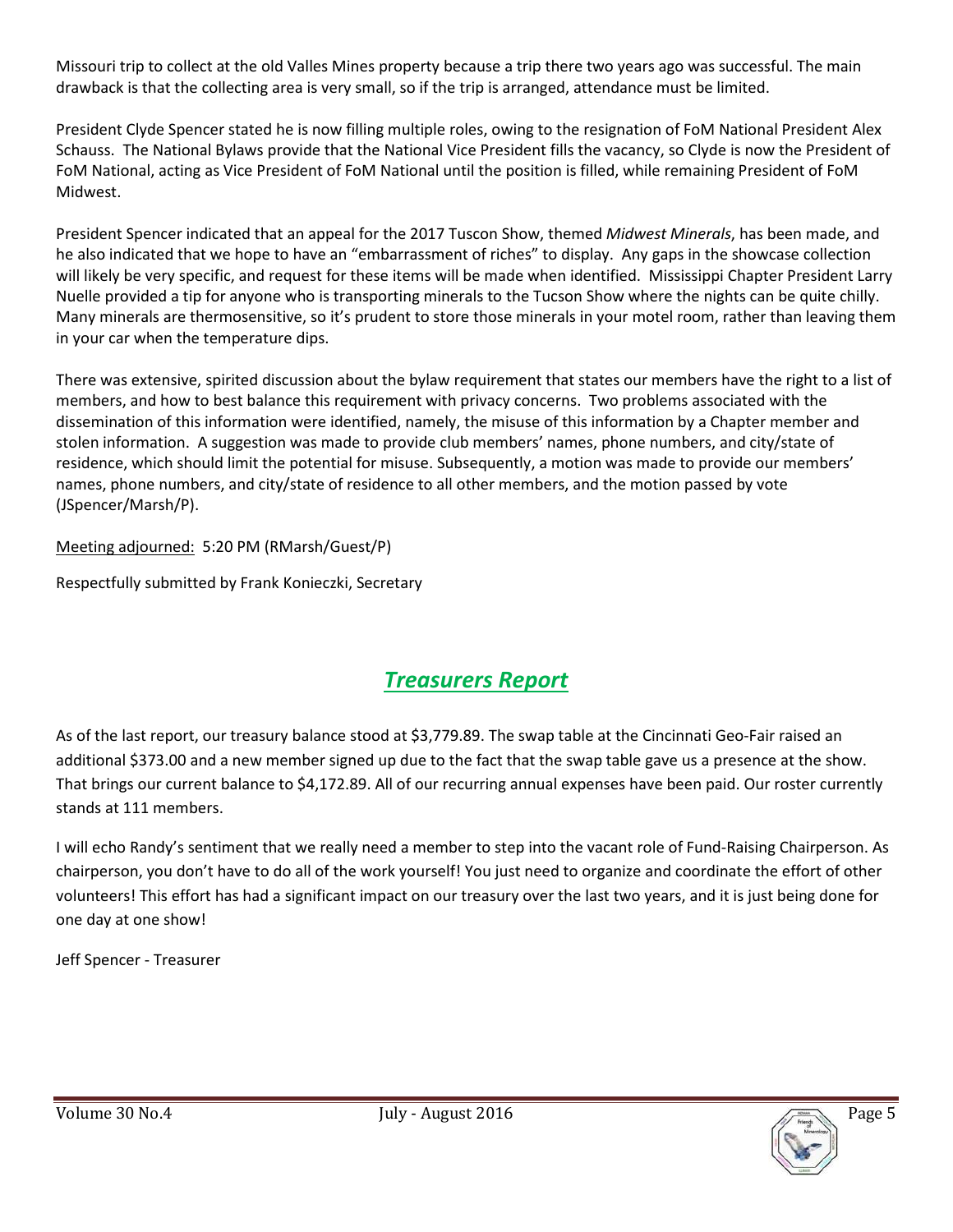

#### **Penfield is a haul, but worth the drive! (Reggie Rose)**

A trip to Penfield, NY is not one you leave for on the morning of the trip, especially if you are an FM Midwesterner. From Ohio, it's about a 7 hour trip. Three Midwest "Fmers" besides this author made the long trek.

If you find one really nice piece from any field trip worth taking home you have had a good day. Our FMMW representatives on the May 7<sup>th</sup> trip were Dieter Burrell (Ann Arbor, MI), Mike Royal (Defiance, OH) and FM Secretary Frank Konieczki (Belleville, MI). Frank found a dolomite-calcite combo specimen with a nice pocketed calcite crystal. The calcite manifested itself in multiple scalenohedral peaks. Frank also found a nice nearly  $3''$  x  $3''$  x  $\frac{1}{4}$ " selenite plate, pearly and pretty clear, but the photo Gods did not cooperate on this specimen.

 If you had to pick an FM collector who would not get shut out on any given trip, Mike Royal would be a good one to select. Mike also came up with a dolomite-calcite combo with multiple scalenohedrons piled one on another.

 If there was one amazing find from Penfield on this early May morning, Dieter Burrell made it. Perhaps the quarry guide on this trip is incomplete; what Dieter found is not even in the mineral list. He brought back home a dazzling dolomitecelestine pocket guarded in sentinel-like fashion by several elongated celestine crystals over 3" in length. For sure, dolomite is in the quarry guide, and it is all over the place at Penfield. However, celestine is not common here. It's the first celestine specimen I have seen from Penfield, and it is a real beauty. What is encouraging about these finds is that the collecting at Penfield's sister quarry Walworth in the fall is usually better and is a two day collection, not one. Again, hats off to our FMMW collectors.





Dieter, Mike and Frank Dolomite – Celestine pocket, Dieter Burrell

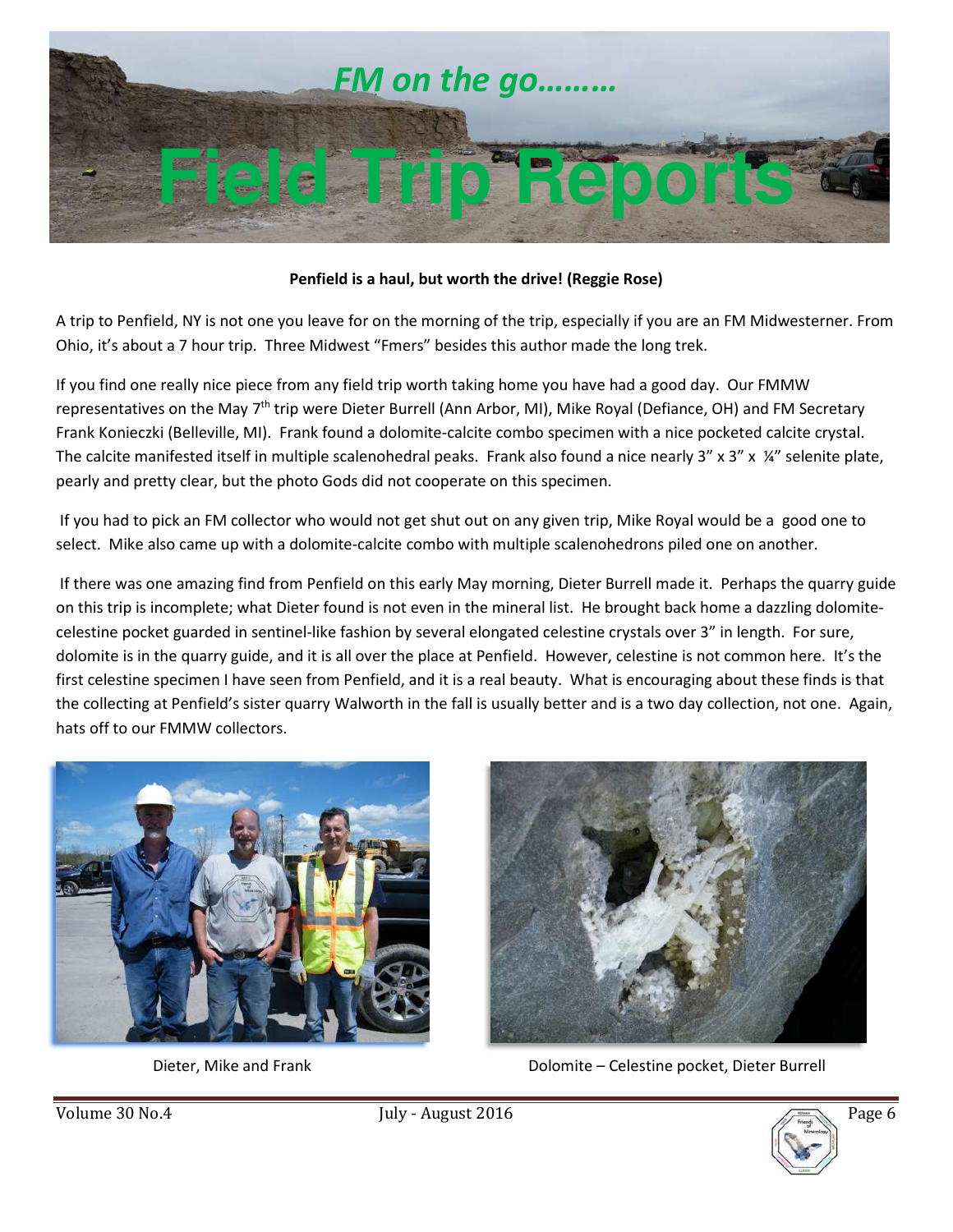Prior to our May 21st return to Auglaize quarry, I had an eye on the weather all week. We were due to get wet, but when the trip started, we had only the gray of the sky without the wetness.

Three collectors also starred on this trip. They found fluorite, fluorite and more fluorite. Both Bob Boyd (Macomb, MI) and John Davis (South Bend, IN) made similar finds in close proximity, and followed roughly the same procedure to get them. Neither Bob nor John are strangers to sledge hammers, and they swung them well to make difficult extractions of their take home prizes. Both Bob and John found fairly small pockets (maybe 4" in diameter or less) populated with fairly large deep purple fluorite cubes about ½" on a side.

Not to be "out-sledged", Mike Royal employed his trusty drill to disassemble a pocket of purple fluorescent fluorite which produced more than a dozen specimens covering matrix rocks from 3" to nearly a foot in size. In a quarry that can be miserly in giving up its prizes, these Fmers proved that with a sharp eye, if a mineral prize is hiding in a boulder pile, they will track it down even without the glint produced on a sunny day.





Fluorite – Bob Boyd **Iridescent Fluorite – Mike Royal** 

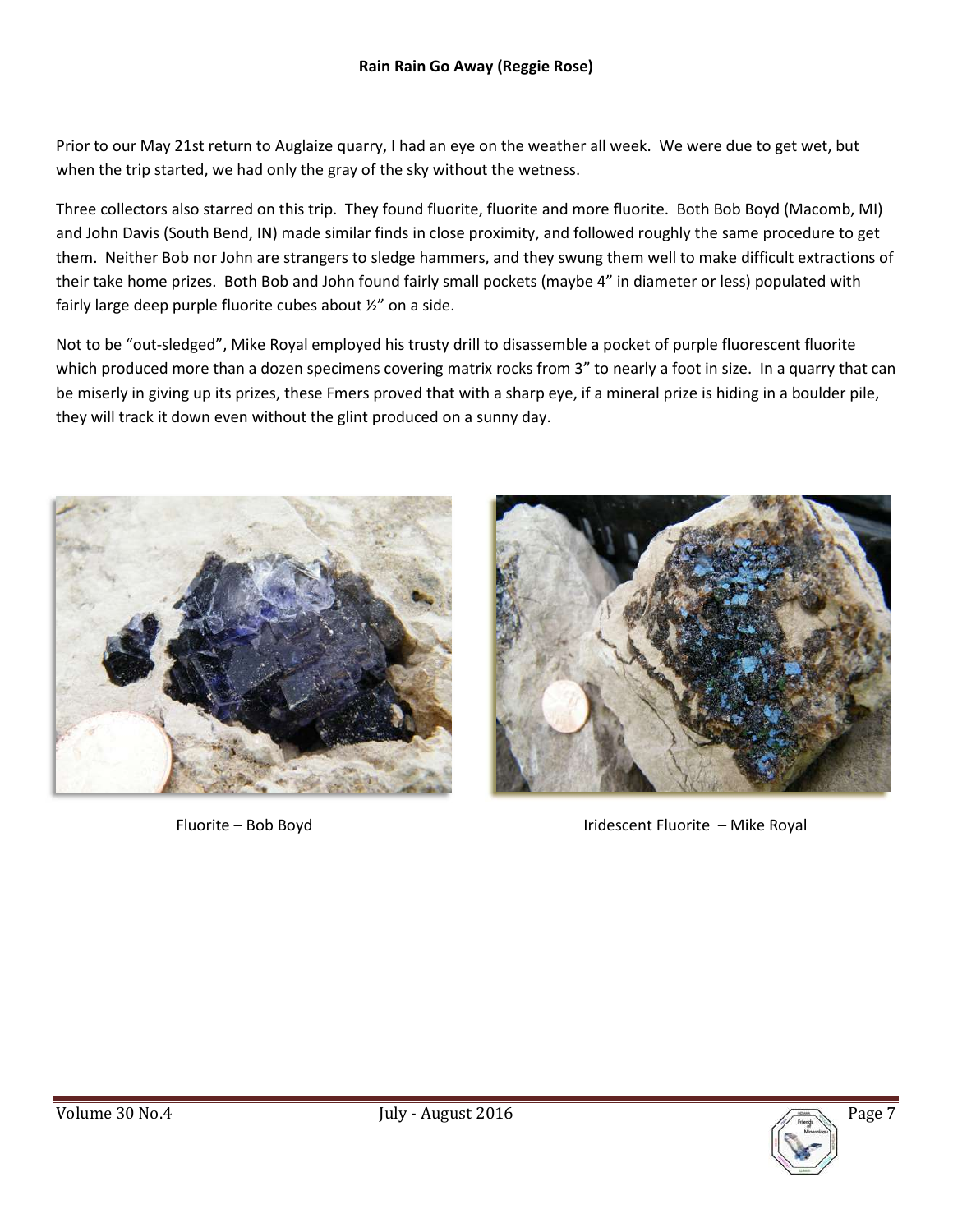# *Quarry Travel / Event Guide*

| JUNE              | TITLE: Huron River Field Trip                                                      |                               |
|-------------------|------------------------------------------------------------------------------------|-------------------------------|
|                   | DATE/TIME: June 18                                                                 | 3rd FM Field Trip             |
|                   | LOCATION: Huron River at the bridge on Lover's Lane off Hwy 113, Monroeville, Ohio |                               |
|                   | TITLE: 51 <sup>st</sup> Annual Mineral, Fossil Show and Swap                       |                               |
|                   | DATE/TIME: June 24-26                                                              |                               |
|                   | LOCATION: Lawrence County Fairgrounds, Bedford, IN                                 |                               |
|                   | HOST/COORDINATOR: Dave Treffinger (dit5766jkft@msn.com)                            |                               |
| <b>ATOL</b>       | TITLE: South Rockwood Field Trip                                                   |                               |
|                   | DATE/TIME: July 9                                                                  | 4 <sup>th</sup> FM Field Trip |
|                   | LOCATION: South Rockwood, MI                                                       |                               |
|                   | <b>TITLE: Keweenaw Mineral Days</b>                                                |                               |
|                   | DATE/TIME: Jul 25-30                                                               |                               |
|                   | LOCATION: Michigan Technical University, Houghton, Michigan                        |                               |
|                   | HOST: Ted Bornhorst (tib@mtu.edu)                                                  |                               |
|                   | TITLE: Jewelry, Gem and Mineral Show and Sale                                      |                               |
| <b>UGUST</b><br>⋖ | DATE/TIME: August 19-21                                                            |                               |
|                   | LOCATION: St. Joseph County 4-H Fairgrounds, South Bend, Indiana                   |                               |
|                   | SPONSORED BY: Michiana Gem and Mineral Society                                     |                               |
|                   | <b>TITLE: Dallas Mineral Collecting Symposium</b>                                  |                               |
|                   | DATE/TIME: August 19-21                                                            |                               |
|                   | LOCATION: Eisemann Performing Arts Center, Dallas, TX                              |                               |
|                   | <b>TITLE:</b> Clay Center Field Trip                                               |                               |
|                   | DATE/TIME: August 27, 7:00 AM - 12:00 noon                                         | 5 <sup>th</sup> FM Field Trip |
|                   | LOCATION: Clay Center, Ohio                                                        |                               |
|                   |                                                                                    |                               |